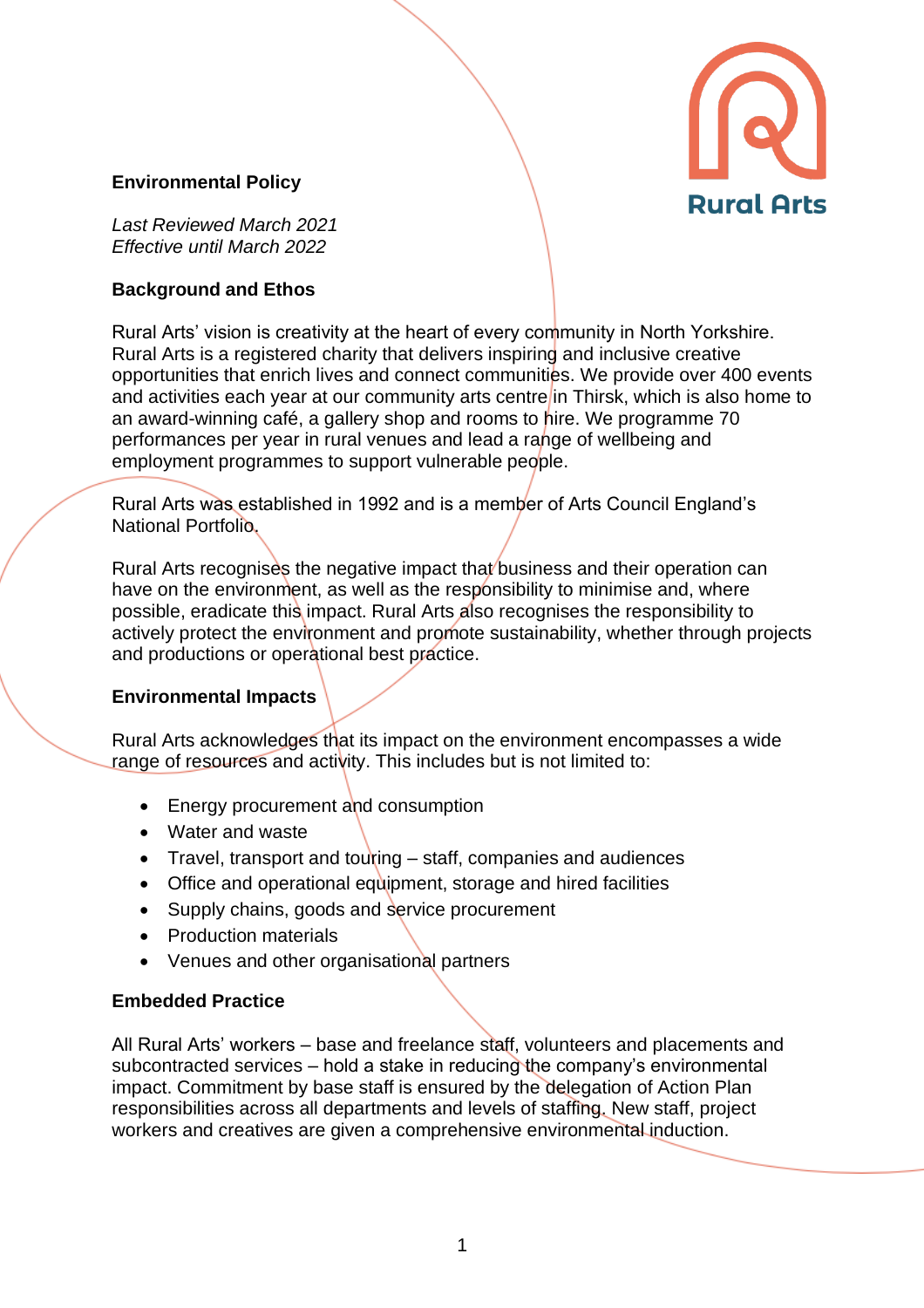

Rural Arts works with a number of partners each year across a range of industries and geographies. Rural Arts aims to share its environmental policies with each partner and encourages other organisations to think proactively about minimising the environmental impact of the relationship or collaboration.

It is also important to recognise our geography and very mission in regard to our environmental impact. Being a small, rurally isolated charity that serves a geography eight times the size of Greater Manchester, some impacts will be greater than those in urban centres: almost all staff will need to use cars, both during as well to/from work, and audiences will often travel greater distances to access cultural opportunities. Our location also presents opportunities as well as challenges, however, for example video meetings, exploration of community transport.

Consideration should be given to the need to travel for work and the option to work remotely should be considered where appropriate and desirable. Listed below are activities or behaviours aligned to reducing environmental impact that are already embedded in the organisation's working practice:

# **The Courthouse / Office**

- Recycling paper, glass, tins and composting food waste
- Turning off lights and other electrical sources when not in use, supported by the building's energy management system
- Favouring natural heat and ventilation
- Digital marketing encouraged with limited print runs
- Walking incentivised for local travel
- Keeping up to date with industry and wider best practice

## **Projects**

- Where possible, maintaining the same environmental principles and policies as in the Rural Arts' office
- Using recycling facilities where provided (advocating for improvements where necessary)
- Favouring public or community transport for participant travel (where practicable and excepting reasonable adjustment)
- Using venues with active and actioned Environmental Policies and Plans